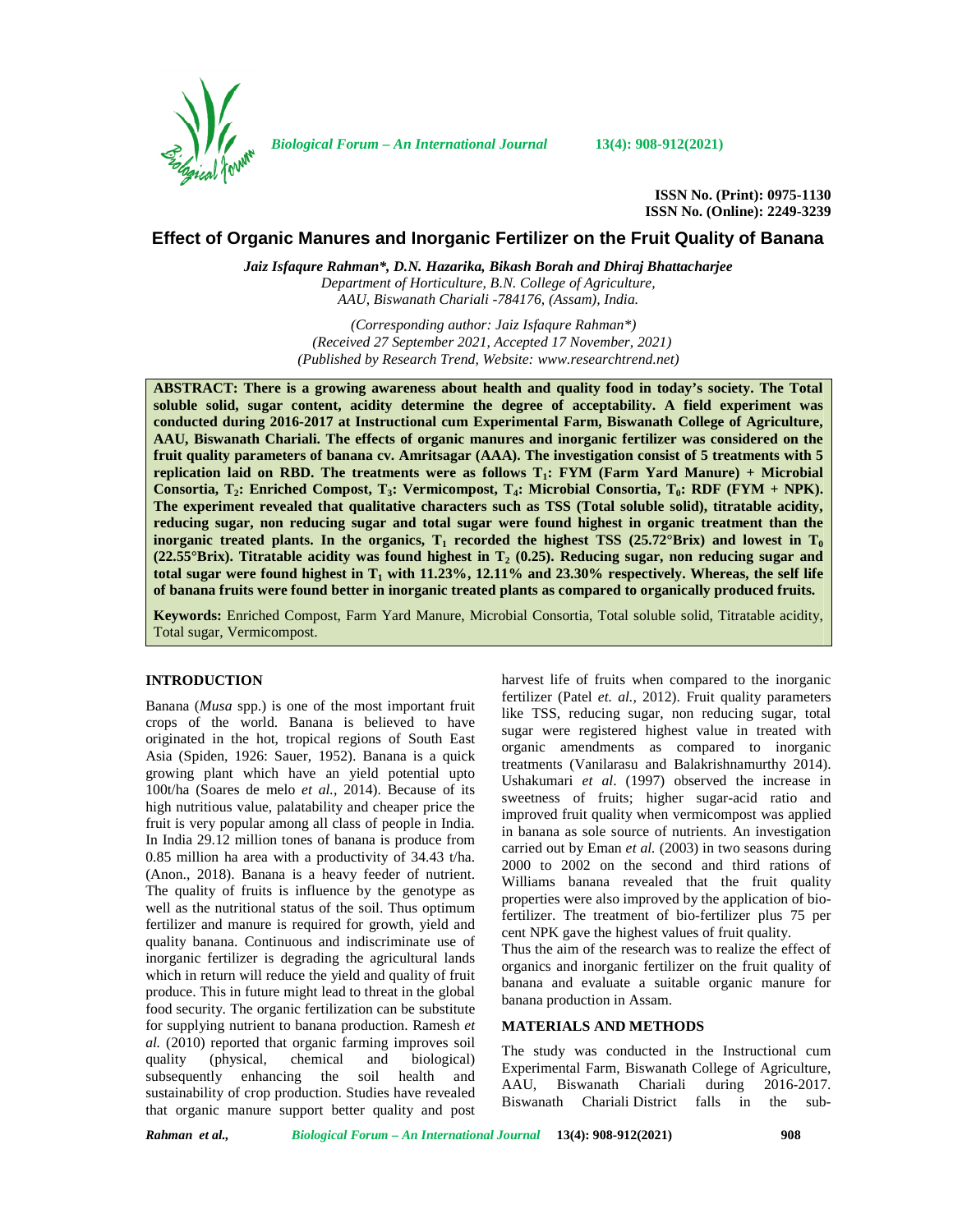tropical climatic region having hot and humid summer, dry and cold winter seasons and receives an average annual rainfall of 1980.0 mm. The experiment was laid out in randomized block design (RDB) with the treatments  $T_1$ ,  $T_2$ ,  $T_3$ ,  $T_4$  and  $T_0$  replicated five times. Treatment  $T_1$ ,  $T_2$ ,  $T_3$  and  $T_4$  were placed in an organic block. Sword suckers of banana were planted at a spacing of  $2.1m \times 2.1m$ . For the purpose of reference, the following notations were used to designate the different treatments.

- $T_1$ : FYM + Microbial Consortia
- T2: Enriched Compost
- T3: Vermicompost
- T4: Microbial Consortia
- $T_0$ : FYM + NPK (inorganic)

## **Details of the treatment:**

 $T_1$ : At planting (May 2016) FYM @ 12 kg/plant + Microbial Consortia @ 30 g/plant was applied in pit and at 5 months after planting (October 2016) FYM @ 6 kg/plant + Microbial Consortia @ 15 g/plant was applied at 60 cm away from base of the plant.

 $T_2$ : Enriched Compost @ 5 kg/plant in each pit at planting and Enriched Compost @ 3 kg/plant was applied at 60 cm away from base of the plant at 5 month after planting

T3: Vermicompost @ 5 kg/plant at planting Vermicompost @ 3 kg/plant at 5 months after planting T4: During planting 30g/plant Microbial Consortia as slurry At 5 month after planting 15 g/plant Microbial by mixing with 1 kg compost

 $T_0$ : FYM @ 12 kg/plant at the time of planting (May 2016) and the recommended doses of inorganic fertilizer for banana for Assam condition *i.e.* N:P:K @ 110 g: 33 g: 330 g per plant were applied at  $3<sup>rd</sup>$  month (August, 2016) and at  $5<sup>th</sup>$  month (October, 2016) after planting. At  $3<sup>rd</sup>$  month, 120 g of urea, 210 g of SSP and 275 g of MOP per plant were applied at 30 cm away from the base of the banana psuedostem and at  $5<sup>th</sup>$ month 120 g of urea and 275 g of MOP per plant were applied at 60 cm away from the base of the plant.

**Quality analysis:** For TSS, titratable acidity, reducing sugar, non reducing sugar and total sugar representative matured fingers were allowed for natual and uniform ripening. And those fruits were considered for analyzing the biochemical parameters. Titrable acidity, total sugars, reducing sugars and non-reducing sugars were estimated by adopting the standard method of A.O.A.C. (1975). After harvest of the bunch, the second hand was kept in room temperature to record the selflife of fruits.

#### **TSS (Total soluble solid):**

TSS of the fruit was determined by Pocket Refractometer PAL-1 and the result was expressed in °Brix.

**Titratable acidity.** Ten g of homogenised pulp was dissolved in 100 ml of distilled water and filtered. Ten ml of filtrate was titrated against 0.1 N NaOH using Phenolphthalein as indicator. Titratable acidity was expressed in percentage in terms of anhydrous malic acid.

Titre value  $\times$  Normality of alkali  $\times$  Volume made up  $\times$ 

Titratable acidity (%) = 
$$
\frac{\text{Eq wt. of malic acid}}{\text{Weight of the sample} \times \text{Aliquot} \times 1000} \times 100
$$

**Reducing sugar.** Ten ml of saturated lead acetate and 5g of sodium oxalate were added to 25g pulp and the volume was made upto 250 ml with distilled water. The made up solution was titrated against 10ml boiling Fehling's solution mixture (5ml of Fehling's solution A

+ 5ml of Fehling's solution B) using methylene blue as indicator. Deep brick red colour of the solution indicated the end point and the value was expressed as percentage

Reducing sugar (%) = 
$$
\frac{\text{Factor (0.05)} \times \text{Volume made up}}{\text{Titre value} \times \text{Weight of the sample}} \times 100
$$

**Total sugars.** From the solution of 250 ml made up for reducing sugar estimation. 50ml of the solution was taken and 5ml of concentrated HCl was added to it and kept overnight. The solution was then neutralized with 1 N NaOH and volume was made up to 100ml with distilled water and titrated against 10ml boiling Fehling's solution mixture using methylene blue as indicator. From the titre value, percentage of total sugar was calculated as follows:

Total sugar  $=$  Sucrose%  $+$  Reducing sugar % Sucrose% = (Total invert sugar% - Reducing sugar% originally present)  $\times$  0.95

Total invert sugar (
$$
\%
$$
) =  $\frac{\text{Factor}(0.05) \times \text{Volume made up} \times \text{Volume of stock solution}}{\text{Titre value} \times \text{Weight of the sample taken} \times \text{Aliquot}} \times 100$ 

**Non-reducing sugars.** Non-reducing sugar was obtained as the difference between total sugars and reducing sugars and expressed in percentage.

**Physiological loss in weight.** The physiological loss in weight of the hand was computed on the basis of the initial weight of the hand and weight at subsequent intervals of time and weight loss was expressed as percentage (Kumar *et al*., 2013).

PLW (%) =  $\frac{\text{Initial weight} - \text{Final weight}}{\text{Final weight}} \times 100$ **Self-life of fruits after harvest:** Number of days was

counted from the day of harvesting to the day till the fruits remained in edible condition as evident by over softening and onset of decay (Vanilarasu and Balakrishnamurthy 2014).

*Rahman et al., Biological Forum – An International Journal* **13(4): 908-912(2021) 909**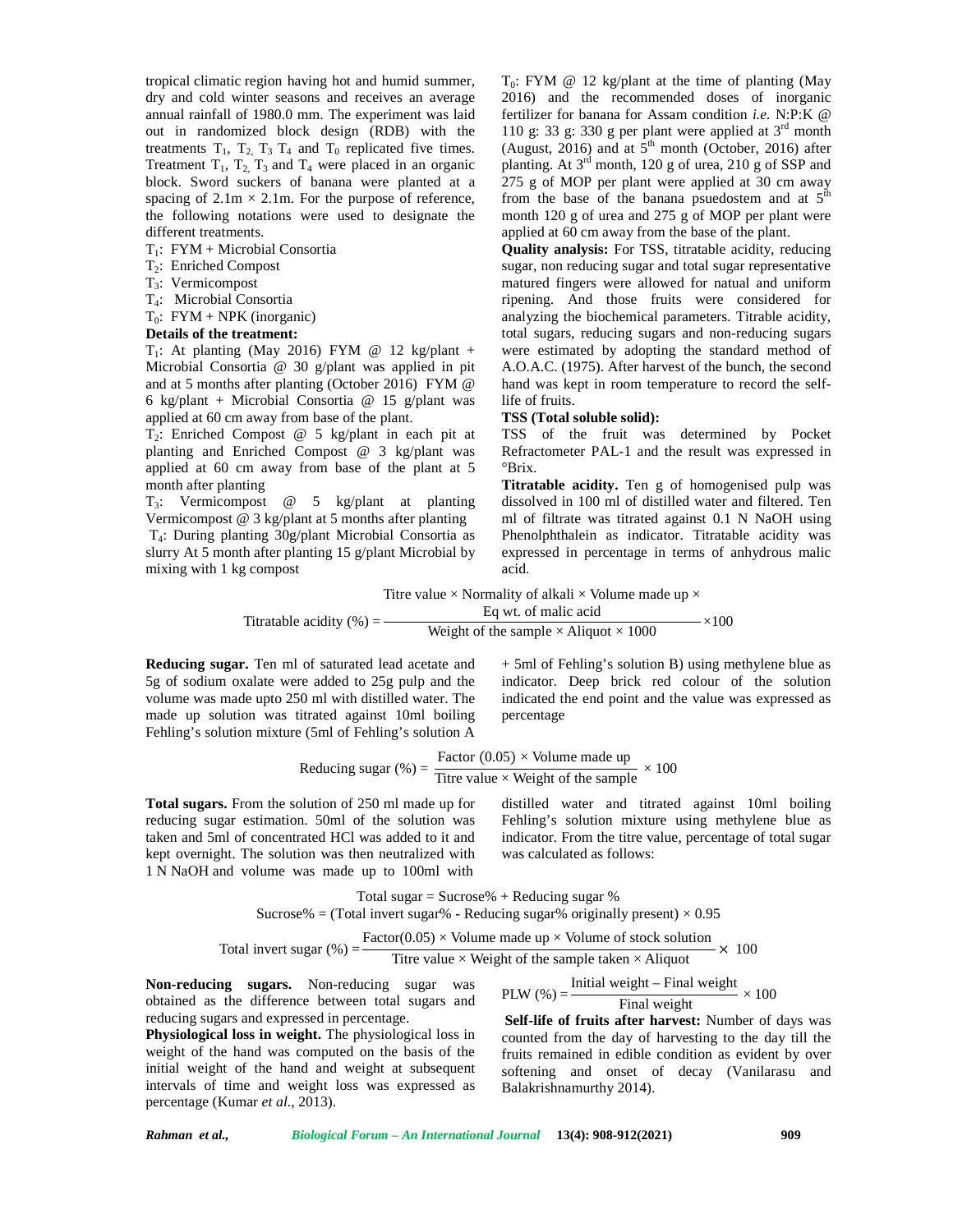## **RESULTS AND DISCUSSION**

## *A. Effect on biochemical properties of fruits*

Total soluble solids, titratable acidity, sugar contents determine the quality of fruits. The biochemical characters TSS, acidity, sugar content was found better in organic as compared to inorganic. The finding are in accordance with the results of Athani and Hulamani (2000) in banana and Anon., (2001) in custard Apple. The data of qualitative parameters of fingers presented in Table 1 revealed that in TSS there is no significant difference among the organic treatments. Highest TSS content (25.72°Brix) was recorded in  $T_1$ . And lowest TSS content (24.46 $\textdegree$ Brix) was recorded in T<sub>2</sub>. And TSS of organics means *i.e.* 25.08°Brix was found superior than the mean of RDF *i.e.* 24.46°Brix. Higher content of TSS in banana fruits might be due to the accumulation of sugars and other soluble components from hydrolysis of protein and oxidation of ascorbic acid (Marriot *et al*., 1981). Due to high moisture content there was high ion concentration in the cell which increased the osmotic pressure at the cell solute and consequently opening of the stomata, and further changed in proportion of starch to sugar might have increased considerably in the treatments. The high moisture content was attributed to better moisture conservation which has increased in fruit quality of  $FYM + Microbial Consortia(T<sub>1</sub>)$  treated plants. Helkiah *et al.*, (1981); Tandon, (1994); Tisdale *et al.*, (1995) revealed that application of FYM not only increased the crop productivity but also improved soil structure, water holding capacity and support to growth of microorganism by supplying essential micronutrients. The humic substance formed during decomposition of FYM might have improved the water holding capacity of the soil. An increase in microbial population due to addition of Microbial Consortia along with FYM have made the nutrients available required by the crop in steady rate. The TSS has been reported associated with regular and sustained of Nitrogen from soil as reported by Chattopadhyay *et al.,* (1980); Bellie (1987). Bakheit and Elsadig (2015) also observed higher TSS of Dwarf Cavendish at green and ripe stage in plants treated with organic fertilizers (Manures and Compost) than inorganic fertilizers (Urea and NPK).

Post harvest assessment of acidity is important in the evaluation of the taste of the fruits. In the present study, the titratable acidity did not differ significantly among all the treatments. The acidity of banana fruits was lowest in  $T_0$  (0.19%) as compared to organic means (0.22%). The lower content of titratable acidity in the fruits of banana could be attributed to the dilution effect because of fruit size and conversion of acid into sugars and salts. According to Marriot (1980), the major organic acids present in the banana pulp are malic, citric, and oxalic acids. The variations in the composition of these acids during ripening might have influenced the titratable acidity of the fruit pulp.

The data on reducing sugar of fruits (Table 1) revealed high significant differences among the organic treatments.  $T_1$  recorded the highest reducing sugar among all with 11.23 %. The treatments  $T_1$  and  $T_4$  $(10.74 \%)$  and  $T_3$   $(10.36 \%)$  were at par with each which were followed by  $T_2$  (9.12 %). The non-reducing sugar also varied significantly among the organic treatments. The highest non-reducing sugar was recorded in  $T_1$  (12.11 %) which was found optimum and at par with  $T_4$  (11.57 %). They were followed by  $T_3$ (10.92 %) and  $T_2$  (10.68%). Non-reducing sugar was found to be higher in the plants treated with organics than the plants treated with RDF *i.e.* 9.34 %. The total sugar was recorded maximum at  $T_1$  (23.30 %) followed by  $T_4$  (22.50 %) and  $T_3$  (21.25 %). The lowest was recorded in  $T<sub>2</sub>$  (19.83 %). On an average, higher reducing sugar (10.36%), non reducing sugar (11.32%) and total sugar (21.72%) was estimated in fruits produced by using organics The inorganic  $(T_0)$  treated plants recorded lower reducing sugar (7.72%), non reducing sugar (9.34%) and total sugar (17.06%). The humic substances in FYM and more microbial activity in soil due to microbial consortia have made both micro and macro nutrient available in the soil which plays better role in carbohydrates synthesis and promote the accumulation of reducing and non reducing sugar. FYM contains all essential plant nutrients like C, N, P, K, Ca, Mg, Cu, Fe, Mn, Na, Zn etc. as claimed by Baghel and Gupta (2003). Tiwary *et al.,* (1998) recorded higher TSS and reducing sugar contents in banana fruits cv. Gaint produced by inoculating with *Azotobacter*. The continous supply of nutrient specially nitrogen might have increased the leaf area with higher synthesis of assimilates due to higher rate of photosynthesis. And this might have increased the translocation of photosynthetic products from leaves to the developing fruits and as a result increase the total sugar content.

| <b>Treatments</b>                       | <b>TSS</b><br><sup>o</sup> Brix) | <b>Titratable</b><br>acidity $(\% )$ | <b>Reducing sugar</b><br>$(\%)$ | Non-reducing sugar<br>(%) | <b>Total sugar</b><br>(%) |
|-----------------------------------------|----------------------------------|--------------------------------------|---------------------------------|---------------------------|---------------------------|
| $T_1$ : FYM+ Microbial<br>consortia     | 25.72                            | 0.23                                 | 11.23                           | 12.11                     | 23.30                     |
| $T_2$ : Enriched compost                | 24.46                            | 0.25                                 | 9.12                            | 10.68                     | 19.83                     |
| $T_3$ : Vermicompost                    | 25.15                            | 0.22                                 | 10.36                           | 10.92                     | 21.25                     |
| T <sub>4</sub> : Microbial<br>consortia | 25.02                            | 0.19                                 | 10.74                           | 11.57                     | 22.50                     |
| $SEd\pm$                                | 0.76                             | 0.04                                 | 0.91                            | 0.66                      | 1.50                      |
| $CD (P=0.05)$                           | <b>NS</b>                        | <b>NS</b>                            | 1.51                            | 1.16                      | 2.62                      |
| Organics (Mean)                         | 25.08                            | 0.22                                 | 10.36                           | 11.32                     | 21.72                     |
| RDF (Mean)                              | 22.55                            | 0.19                                 | 7.72                            | 9.34                      | 17.06                     |

**Table 1: Qualitative parameters of fingers.**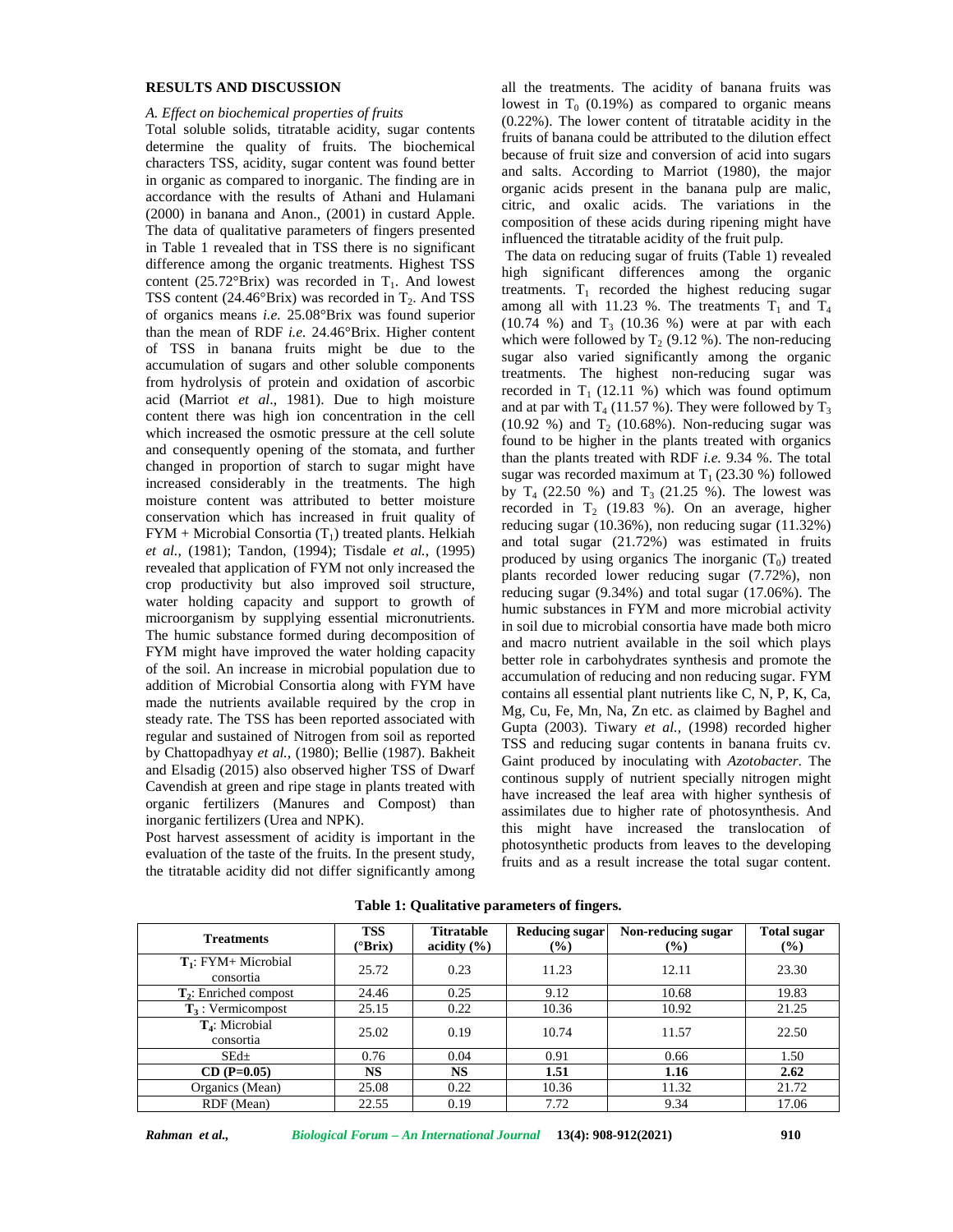*B. Effect on physiological loss in weight and self life* Data pertaining to physiological loss in weight are presented graphically Fig.1 and 2. The banana fruits showed a gradual increase in the physiological loss in weight (PLW) throughout the storage period irrespective of the treatments. Among the organic treatments, the highest PLW was recorded in  $T_3$  and lowest in T<sub>4</sub>. However, fruits obtained from RDF showed lower PLW as compared to the organic treatments. The shelf-life of fingers after harvest was found to have significant difference among all the

organic treatments and the maximum value was achieved at  $T_4$  (9.70 days) (Table 2). But the fruits obtain from inorganic fertilization  $(T_0)$  had more self life *i.e* 9.90 days than organically produce fruits (9.03 days). The extend of self life might be the contribution of reduce weight loss, reduce respiration and transpiration. Subramaniam *et al.,* (2019) also found that highest self life of banana when treated with 100% recommended NPK through foliar spraying of soluble fertilizer and lowest when treated with Vermicompost 6 kg/plant.

| <b>Treatments</b>                 | Self life (days) |  |  |
|-----------------------------------|------------------|--|--|
| $T_1$ : FYM + Microbial consortia | 9.10             |  |  |
| $\mathbf{T}_2$ : Enriched compost | 9.33             |  |  |
| $T_3$ : Vermicompost              | 8.00             |  |  |
| $T_4$ : Microbial consortia       | 9.70             |  |  |
| $SEd\pm$                          | 0.75             |  |  |
| $CD (P=0.05)$                     | 1.31             |  |  |
| Organics (Mean)                   | 9.03             |  |  |
| RDF (Mean)                        | 9.90             |  |  |
|                                   |                  |  |  |

**Table 2: Shelf-life of fruits after harvest.**



**Fig. 1.** Physiological loss in weight (%) of hands under different organic treatments.